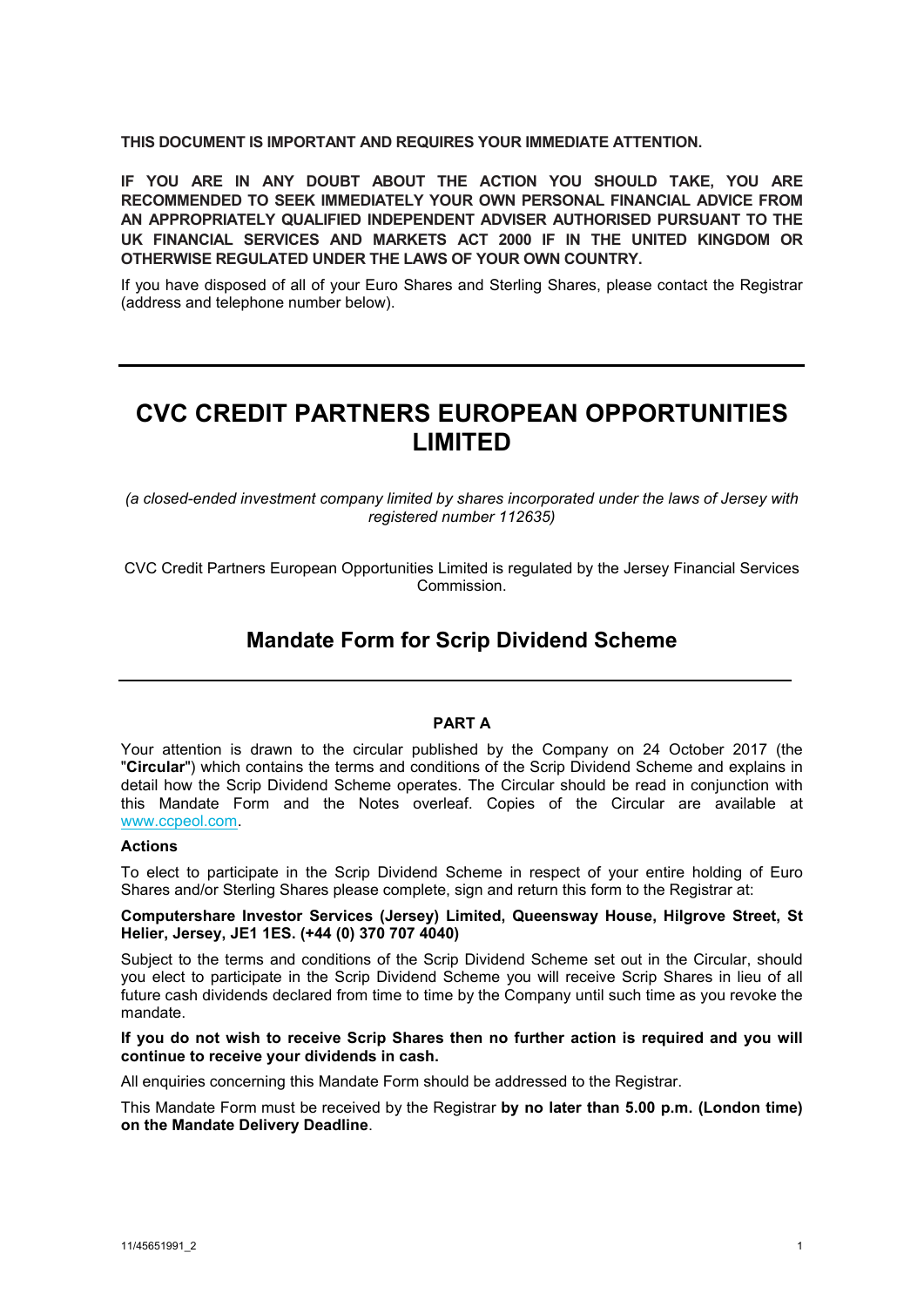*To be completed by holders of Sterling Shares\*:*

To the Directors of CVC Credit Partners European Opportunities Limited:

I/We being the registered holder(s) of Sterling Shares wish to participate in the Scrip Dividend Scheme, in accordance with the terms of the Circular and this Mandate Form.

| Signed:              |    |
|----------------------|----|
| 1)                   | 2) |
|                      |    |
| 3)                   | 4) |
|                      |    |
| Address:             |    |
|                      |    |
|                      |    |
| Investor Code (IVC): |    |

### *To be completed by holders of Euro Shares\*:*

## **To the Directors of CVC Credit Partners European Opportunities Limited:**

I/We being the registered holder(s) of Euro Shares wish to participate in the Scrip Dividend Scheme, in accordance with the terms of the Circular and this Mandate Form.

| Signed:              |    |
|----------------------|----|
| 1)                   | 2) |
|                      |    |
| 3)                   | 4) |
|                      |    |
| Address:             |    |
|                      |    |
|                      |    |
| Investor Code (IVC): |    |

*\*please see Notes on next page*